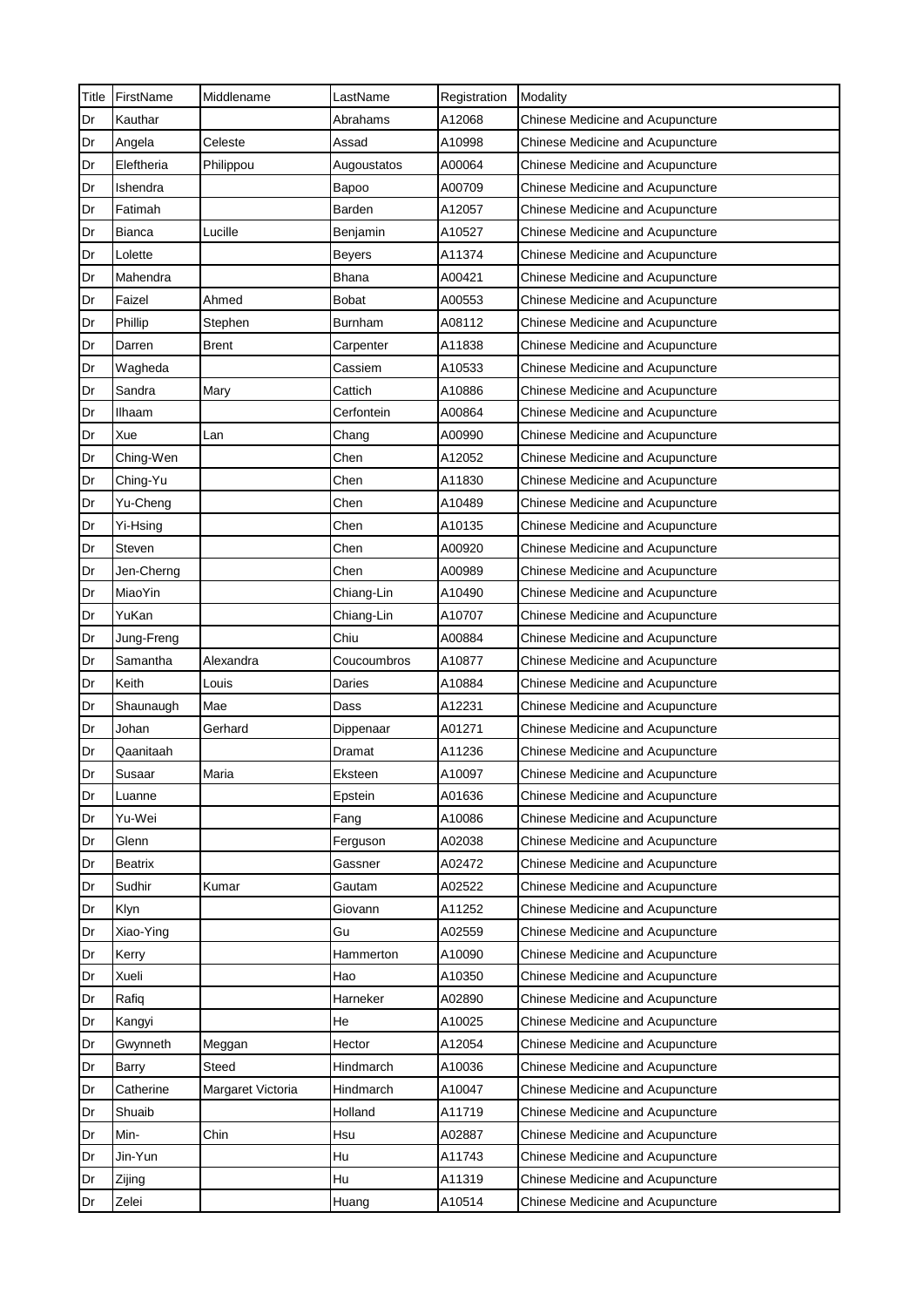| Dr | Anwari      | <b>Mohammed Saeed</b> | Jaffar       | A03733 | Chinese Medicine and Acupuncture        |
|----|-------------|-----------------------|--------------|--------|-----------------------------------------|
| Dr | Vinay       | <b>Brent</b>          | Jagjivan     | A11156 | Chinese Medicine and Acupuncture        |
| Dr | Thomas      |                       | Jahn         | A10460 | Chinese Medicine and Acupuncture        |
| Dr | Ella        | Patricia              | Jardine      | A10109 | Chinese Medicine and Acupuncture        |
| Dr | Yuan-Jang   |                       | Jiang        | A03639 | <b>Chinese Medicine and Acupuncture</b> |
| Dr | Meei-Rong   |                       | Jiang        | A10023 | Chinese Medicine and Acupuncture        |
| Dr | Johanna     | Catharina             | Jonk         | A03704 | Chinese Medicine and Acupuncture        |
| Dr | Tarmahomed  |                       | Joosub       | A03645 | Chinese Medicine and Acupuncture        |
| Dr | Jeanine     | Dorothy               | Joseph       | A03620 | Chinese Medicine and Acupuncture        |
| Dr | Prinisha    |                       | Jugroop      | A12238 | Chinese Medicine and Acupuncture        |
| Dr | Arunthati   |                       | Kamalanathan | A10347 | Chinese Medicine and Acupuncture        |
| Dr | Shu-Chuan   |                       | Kang         | A10342 | <b>Chinese Medicine and Acupuncture</b> |
| Dr | Vera        | Linda                 | Kaplan       | A04167 | Chinese Medicine and Acupuncture        |
| Dr | Meena       |                       | Kasim        | A10089 | Chinese Medicine and Acupuncture        |
| Dr | Imran       |                       | Keeka        | A10046 | Chinese Medicine and Acupuncture        |
| Dr | James       |                       | Kuo          | A11528 | Chinese Medicine and Acupuncture        |
| Dr | Ching-Lin   |                       | Kwo          | A10110 | Chinese Medicine and Acupuncture        |
| Dr | Andrew      |                       | Lai          | A04643 | Chinese Medicine and Acupuncture        |
| Dr | Amratlal    |                       | Lala         | A04433 | <b>Chinese Medicine and Acupuncture</b> |
| Dr | Hak         | Hang                  | Lam          | A04587 | Chinese Medicine and Acupuncture        |
| Dr | Michael     |                       | Lan          | A04489 | Chinese Medicine and Acupuncture        |
| Dr | Jeff        | Anthony               | Lan          | A04492 | Chinese Medicine and Acupuncture        |
| Dr | Linda       | Ann                   | Lee          | A11217 | Chinese Medicine and Acupuncture        |
| Dr | Manfred     | Nikolaus              | Leibenguth   | A04498 | <b>Chinese Medicine and Acupuncture</b> |
| Dr | Chun        | Lan                   | Li           | A04472 | Chinese Medicine and Acupuncture        |
| Dr | Li          |                       | Li           | A04490 | Chinese Medicine and Acupuncture        |
| Dr | Ting        |                       | Li           | A12024 | Chinese Medicine and Acupuncture        |
| Dr | Chien-Liang |                       | Lin          | A10487 | Chinese Medicine and Acupuncture        |
| Dr | Hsiu-Hsia   |                       | Lin          | A04473 | <b>Chinese Medicine and Acupuncture</b> |
| Dr | Jian-Sheng  |                       | Lin          | A04650 | Chinese Medicine and Acupuncture        |
| Dr | Yu-Kuan     |                       | Lin          | A10352 | Chinese Medicine and Acupuncture        |
| Dr | Jui-Yuan    |                       | Lin          | A04493 | Chinese Medicine and Acupuncture        |
| Dr | Huang-Chia  |                       | Lin          | A10111 | Chinese Medicine and Acupuncture        |
| Dr | Laverne     | Bianca                | Lindenberg   | A11352 | Chinese Medicine and Acupuncture        |
| Dr | Qian        |                       | Liu          | A11315 | Chinese Medicine and Acupuncture        |
| Dr | Tsung-Hsin  |                       | Lo           | A11644 | Chinese Medicine and Acupuncture        |
| Dr | Bernice     | Jeanne                | Lottering    | A11599 | Chinese Medicine and Acupuncture        |
| Dr | Chien-Ming  |                       | Lu           | A04474 | <b>Chinese Medicine and Acupuncture</b> |
| Dr | Jie         |                       | Luo          | A04672 | Chinese Medicine and Acupuncture        |
| Dr | Zhenshan    |                       | Luo          | A10051 | Chinese Medicine and Acupuncture        |
| Dr | Xue         | Sheng                 | Ma           | A10635 | <b>Chinese Medicine and Acupuncture</b> |
| Dr | Ebrahim     |                       | Mahomed      | A04990 | Chinese Medicine and Acupuncture        |
| Dr | Kelly       | Kong                  | May          | A05028 | <b>Chinese Medicine and Acupuncture</b> |
| Dr | Frans       | Malefetjane           | Mazui        | A05090 | Chinese Medicine and Acupuncture        |
| Dr | Juliana     |                       | Meredith     | A12051 | Chinese Medicine and Acupuncture        |
| Dr | Emma        | Jane                  | Mezher       | A11214 | Chinese Medicine and Acupuncture        |
| Dr | Mmatheo     | Annah Maria           | Motsisi      | A04985 | Chinese Medicine and Acupuncture        |
| Dr | David       | George                | Mowat        | A11384 | <b>Chinese Medicine and Acupuncture</b> |
| Dr | Sathya      | Devi                  | Munnoo       | A01443 | Chinese Medicine and Acupuncture        |
| Dr | Feroz       |                       | Osman-Latib  | A05656 | Chinese Medicine and Acupuncture        |